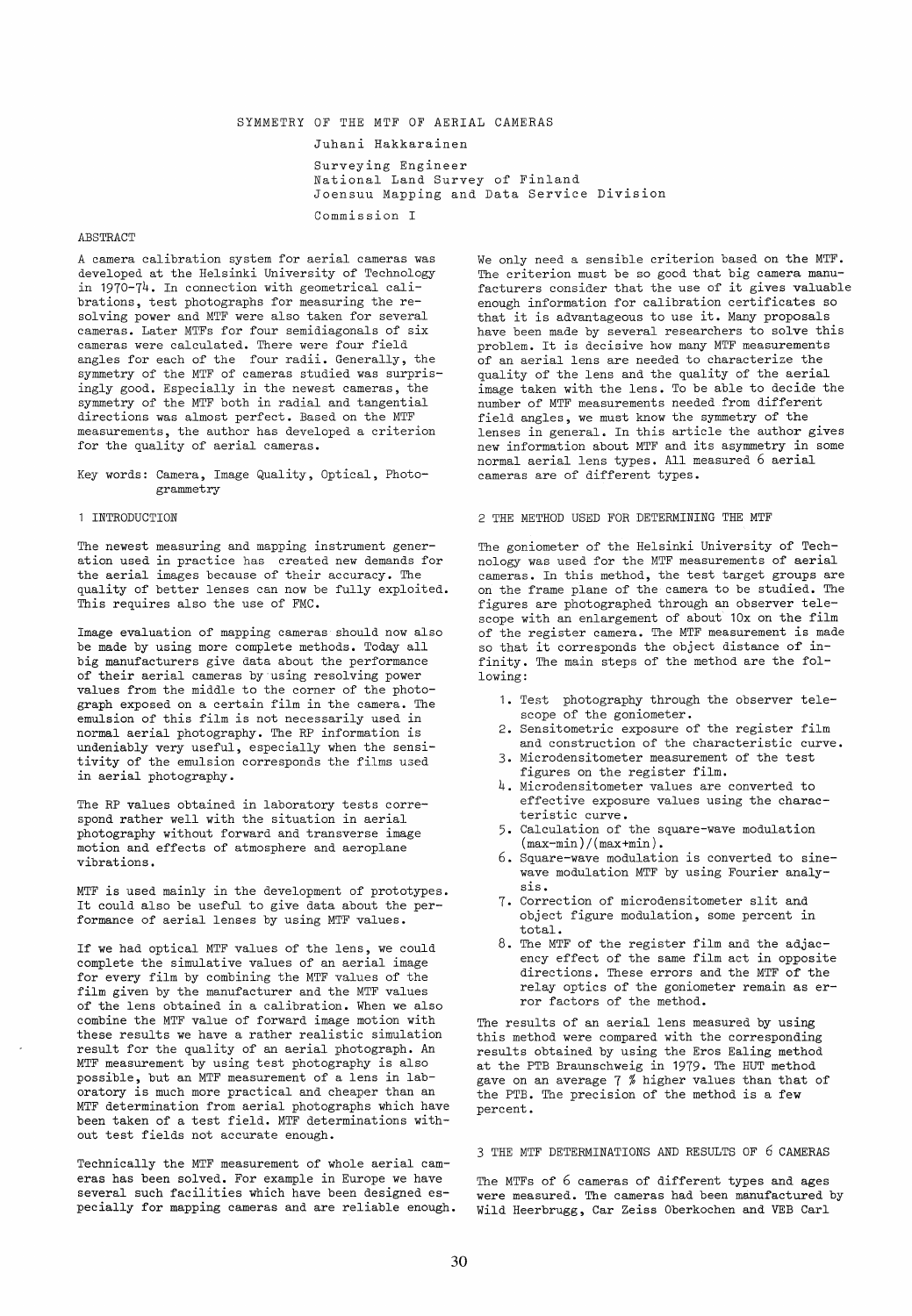Zeiss JENA. All six cameras were of different types. The measurements were made by using full aperture, which was  $4 - 5.6$ . The cameras had been manufactured as folIows:

|   |                                          | goniometer |                    |
|---|------------------------------------------|------------|--------------------|
|   | 1960s                                    | 30.8.79    |                    |
| 3 | 1970s                                    | 20.3.77    |                    |
| 4 |                                          | 20.10.86   |                    |
|   | 1980s                                    | 24.4.82    |                    |
| 5 |                                          | 31.1.85    |                    |
|   |                                          | 25.1.85    |                    |
|   | Camera 1<br>Camera<br>Camera<br>Camera 2 |            | Photography in the |

The MTFs of four different semidiagonals were measured for radial and tangential lines in the following 9 field angles:

|         |  |  |  | $r$ (mm) 0 20 40 60 80 100 118 132 141     |  |  |
|---------|--|--|--|--------------------------------------------|--|--|
| $\circ$ |  |  |  | $0$ 7.5 14.5 21.5 27.5 33.0 37.5 40.5 42.5 |  |  |

The field angles come from the places of the figures in the test plate. In addition, resolving power determinations were made from photographs taken of these same test figures placed in four diagonals.

Photography of the RP test figures has been made in connection with other investigations. The MTFs of these test films have been then computed later for trend and symmetry curves.

In many cases the total RPs (AWAR) of the studied cameras could have been better, if the focusing had been changed.

According to experiences gained from RP profile curves, the situation concerning these curves in the plane of best focusing is in general about as fol-

- lows: The correction of spherical aberration decides the height of the curves.
	- Field curvature decides the shape of the RP curves.
	- Coma decides the steepness of an RP curve.

Optimization of the focusing changes these three main characteristics of the lens. The curve of field curvature could explain many deformations of targets used in aerial photography.

The measurements of MTF symmetry are the most important task of this study. Therefore the MTFs for four semidiagonals are presented separately in Fig. 2. The field angles for cameras 1, 3, 4, 5 and 6 are  $0^{\circ}$ ,  $14.5^{\circ}$ ,  $27.5^{\circ}$  and  $37.5^{\circ}$ , and for camera 2  $0^{\circ}$ ,  $7.5^{\circ}$ ,  $27.5^{\circ}$  and  $40.5^{\circ}$ . The symmetry of MTF is in general surprisingly good. The age of the camera seems to be the most important factor affecting the distribution of the MTF curves. The newest cameras, 5 and 6, have almost total symmetry of MTF. Field angles for different camera types are not always the same because the test photography was initially made for other purposes.

# 4 A PROPOSAL FOR ROUTINE LENS QUALITY TESTS IN MAPPING CAMERA CALIBRATION

MTF should be taken to one criterion for lens quality in mapping camera calibration. The use of MTF makes tests more objective and gives possibility for automation. Here is a proposal for an image quality test, with some comments:

- 1) Determination of the RP values of four semidiagonals of the frame plane in at least 6 field angles. The determination can be made for only optics or for a photograph using at least a 100 ASA film. At present, the RP determination is always made for calibration certificates by manufacturers, but the sensitivity used can be much smaller than 100 ASA and so the granularity of the test film much smaller than that of the film used in practice.
- 2) It shall be considered which semidiagonal gives a profile nearest to the average RP values of the camera. The MTF is measured on this semidiagonal in at least 4 field angles, e.g.  $0^{\circ}$ ,  $20^{\circ}$ ,  $30^{\circ}$  and  $40^{\circ}$  (or  $r = 0$ , 60, 100 and 125 mm in an aerial photograph) for radial and tangential lines. The relative aperture of 1:5.6 is used.Because the symmetry of MTF in mapping cameras is in general very good, the choice of the radius where the MTF measurements will be performed can be made as above.

The choice of the field angles for the MTF measurements can also be made so that the MTF measurement points are taken from the average RP curve so that they are maximum and minimum points of the RP curve. Probably a better solution would be to choose for all cameras the same field angles (or distances from the PPA) where the MTF measurements are made.

- 3) For symmetry control, the MTF is measured on every semidiagonal in the field angle of  $30^{\circ}$ . The MTF of the optical axis is measured also with maximum aperture, which in modern aerial cameras very often is 1:4.
- 4) The results will be presented in the calibration cartificate, e.g. as AWAM or then all MTF trend curves are given.
- 5) The MTF value which corresponds the spatial frequency of 30 cycles/mm is taken from the AWAM curve as the criterion of lens quality. It is only one number and the information given by it is about the same as the AWAR, a usual criterion in calibration certificates, but its objectivity is greater.

In MTF calibration measurements only 8 determinations for  $(R)$  and  $(T)$  lines = 16 curves are needed. All measurements should be made by using minus blue filter in white light. The available method, however, affects the light possible to use in the measurement. Fig. 3. shows points and field angles recommended by the author for MTF measurements in connection of camera calibration:

| Full aperture           | ٥o             |  |  |  |
|-------------------------|----------------|--|--|--|
| MTF trend, aperture 5.6 | 0, 1, 2, 3     |  |  |  |
| MTF symmetry            | 21, 22, 23, 24 |  |  |  |



Fig. 3. Recommended MTF measurement points in an aerial image.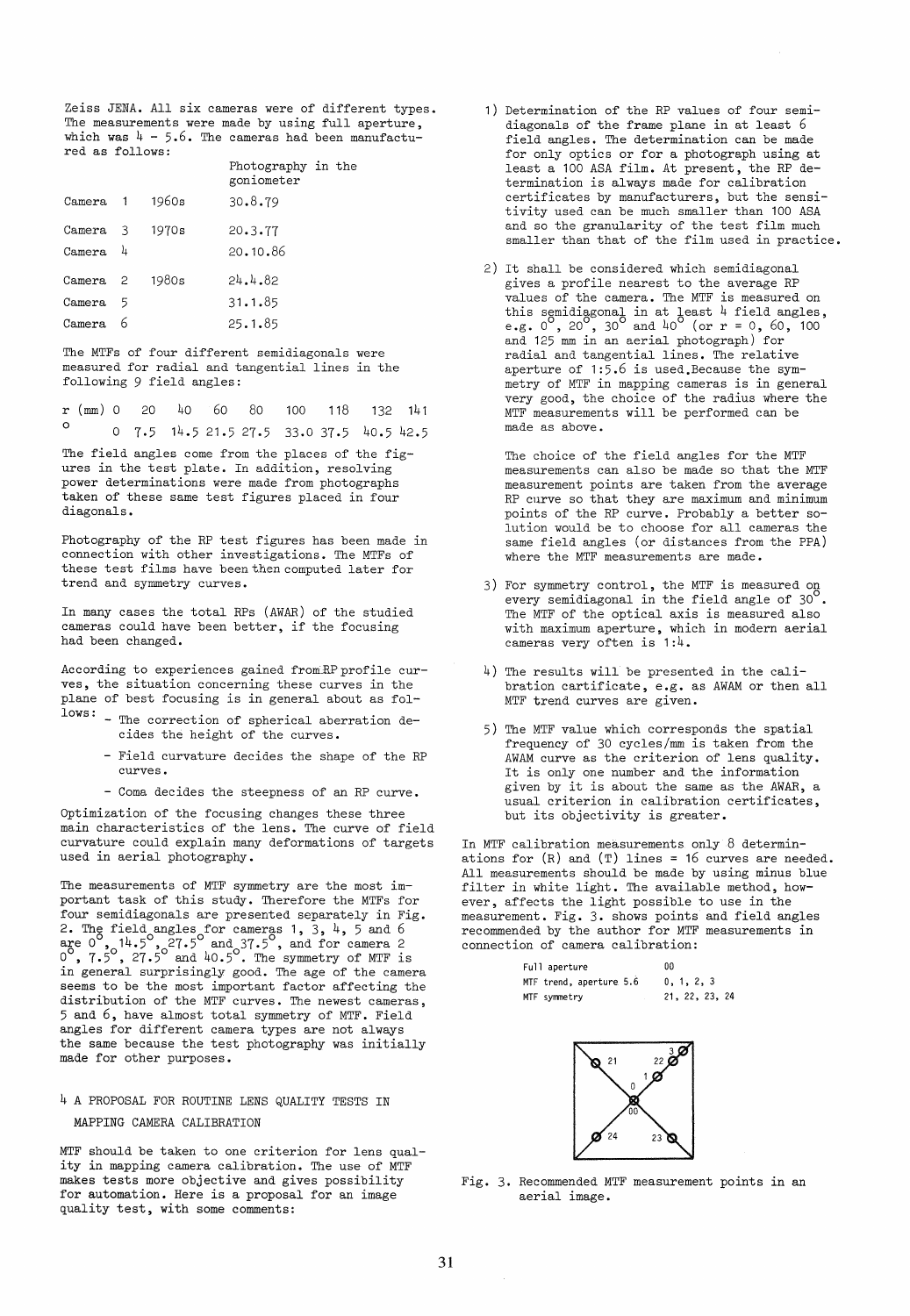One possibility for a criterion is the use of Transfer Index (See Fig. 4. and Table 3.). The author has developed it for comparing aerial cam~ eras with each other. The steps for  $TI_{30}$  are as folIows:

- 1. The choice of the semidiagonal for MTF measurements.
- 2. MTF measurements of at least four field angles. The method used for MTF determinations can be chosen freely in wide limits.
- 3. Average MTF value for cycles/mm = 30 for every field angle.
- 4. TI<sub>30</sub> is area weighted MTF of point 3.

The Transfer Index is only one number which de-scribes the image quality of the lens and it is equally as useful as the AWAR.

| Camera       | 1. | 2. | 3. | 4. | 5. | 6. |  |
|--------------|----|----|----|----|----|----|--|
| $r \pmod{r}$ |    |    |    |    |    |    |  |
| 0            | 65 | 33 | 54 | 73 | 70 | 57 |  |
| 20           | 67 | 36 | 54 | 77 | 66 | 58 |  |
| 40           | 57 | 35 | 31 | 75 | 46 | 53 |  |
| 60           | 40 | 36 | 20 | 70 | 34 | 42 |  |
| 80           | 23 | 32 | 13 | 55 | 23 | 32 |  |
| 100          | 26 | 22 | 12 | 38 | 20 | 25 |  |
| 118          | 34 | 15 | 6  | 29 | 17 | 22 |  |
| 132          | 8  | 11 | 1  | 25 | 13 | 19 |  |
| 141          | 5  | 7  | 0  | 24 | 8  | 18 |  |
|              |    |    |    |    |    |    |  |

Table 1. Values of the MTFs  $(\%)$  when cycles/mm = 30. The camera 4. is clearly the best. MTF values are averages of (R) and (T).

| Camera | 1.    | 2.       | 3.    | 4.             | 5.    | 6.    |  |
|--------|-------|----------|-------|----------------|-------|-------|--|
| r (mm) |       |          |       |                |       |       |  |
| 0      | 1     | $\Omega$ | $-1$  | 1              | $-1$  | -3    |  |
| 20     | 0     | -4       | 5     | $-1$           | $-7$  | 11    |  |
| 40     | $-16$ | $-7$     | $-22$ | $-3$           | -26   | -1    |  |
| 60     | $-31$ | -6       | $-22$ | $-\frac{1}{4}$ | $-19$ | $-9$  |  |
| 80     | $-15$ | -6       | $-11$ | 3              | $-9$  | $-10$ |  |
| 100    | 27    | 9        | 3     | 8              | -4    | 12    |  |
| 118    | 30    | 11       | 3     | 8              | 5     | 13    |  |
| 132    | $-7$  | 11       | 0     | 10             | 6     | 10    |  |
| 141    | $-9$  | 9        | 0     | 11             | 3     | 5     |  |
|        |       |          |       |                |       |       |  |

- Table 2. Values of the MTF<sub>(R)</sub> MTF<sub>(T)</sub> (%), an in-<br>dicator for astignatism when cycles/mm = 30. MTF values are averages of four semidiagonals.
- Fig. 1. Different criterions for six aerial cameras. a) Optical RP (Determination from register films) of lenses (MTF = about  $4 \frac{\pi}{6}$ .
	- b) Thick lines: Curves for MTF = 10  $%$ Thin lines : Curves for MTF = 30 %  $R =$  continued line  $T = dotted line$



Fig. 4. Values of MTFs  $(\%)$  when cycles/mm = 30.

|           | $T_{30}$ |       |
|-----------|----------|-------|
| Camera 1. | 31       | (5.6) |
| Camera 2. | 25       |       |
| Camera 3. | 16       |       |
| Camera 4. | 49       | (5.6) |
| Camera 5. | 26       |       |
| Camera 6. | 32       |       |

Table 3. TI<sub>30</sub> (%) when cycles/mm = 30. Distribution between cameras is large.



The markings of MTF symmetry curves in Figs 2a - 2f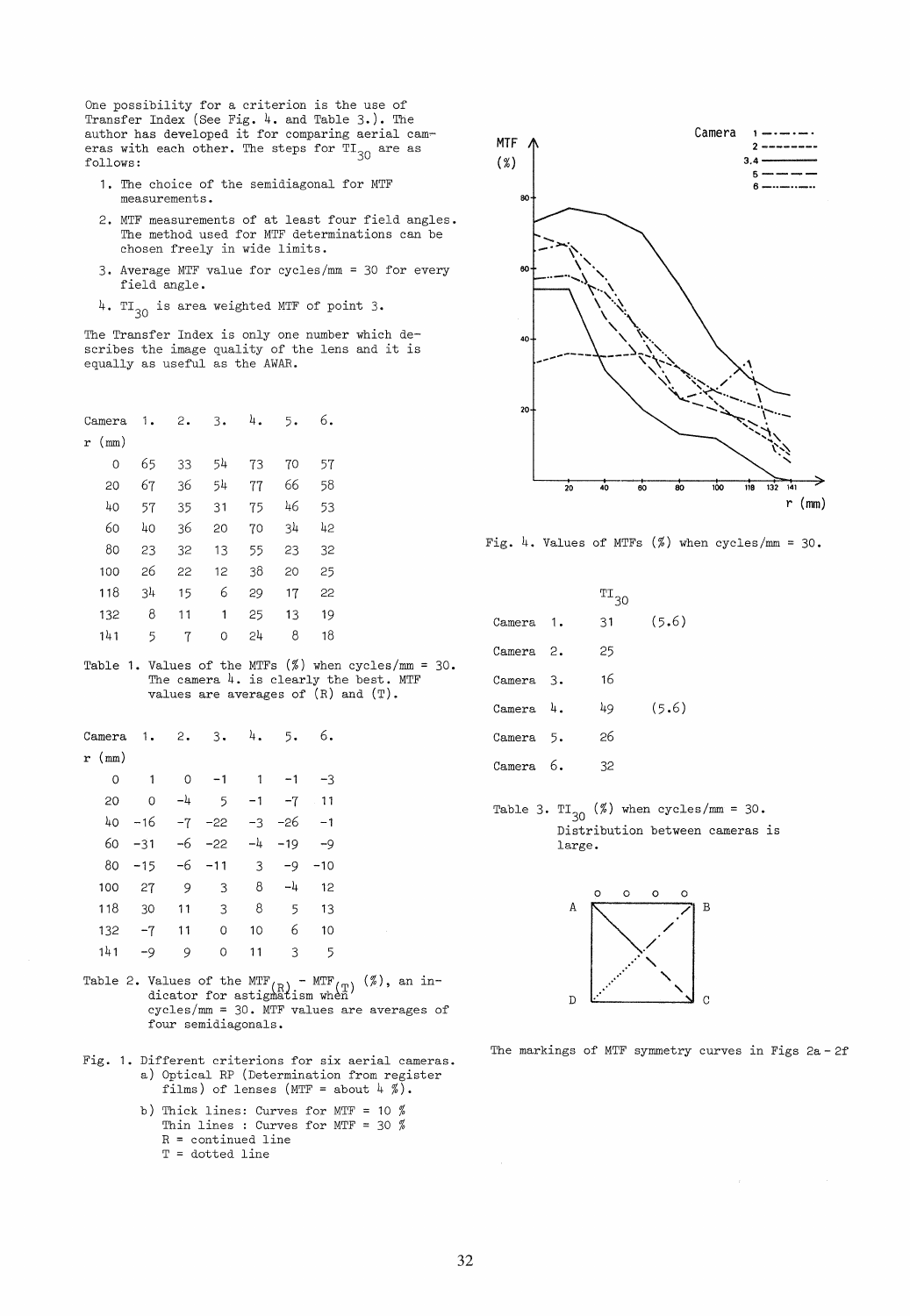

Fig. 1.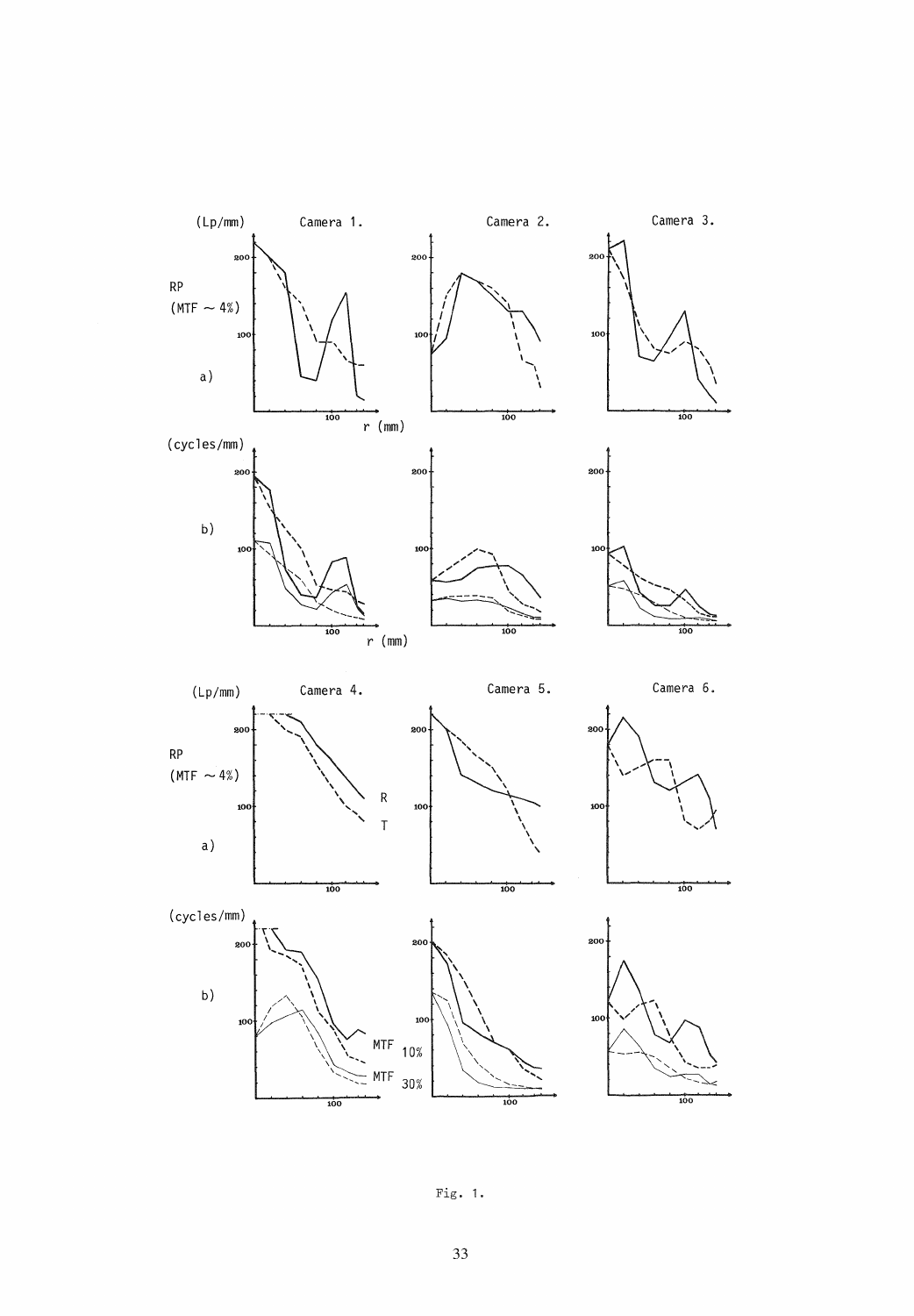

Fig. 2a. MTF symmetry of the camera 1.



Fig. 2b. MTF symmetry of the camera 2.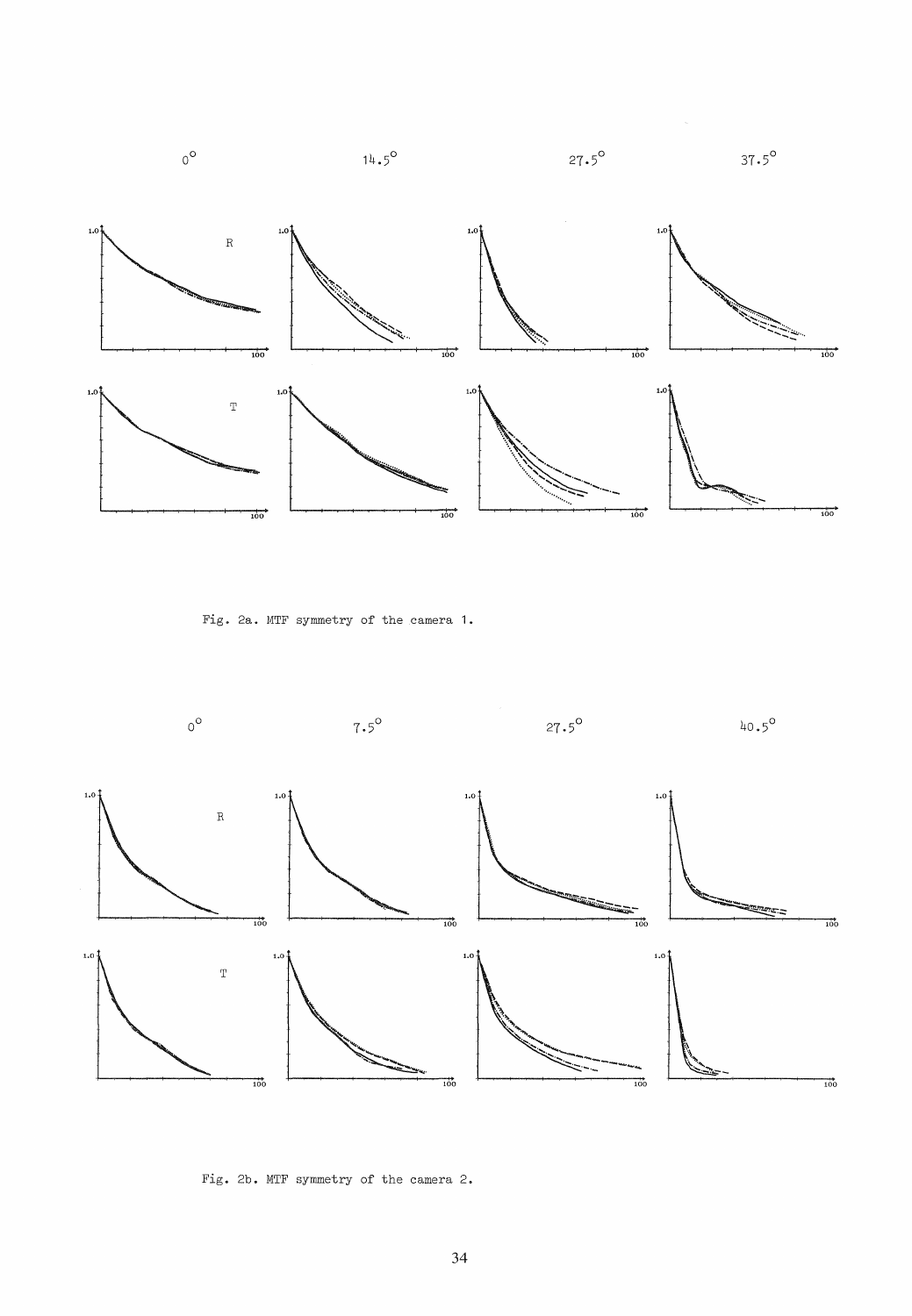

Fig. 2c. MTF symmetry of the camera 3.



Fig. 2d. MTF symmetry of the camera 4.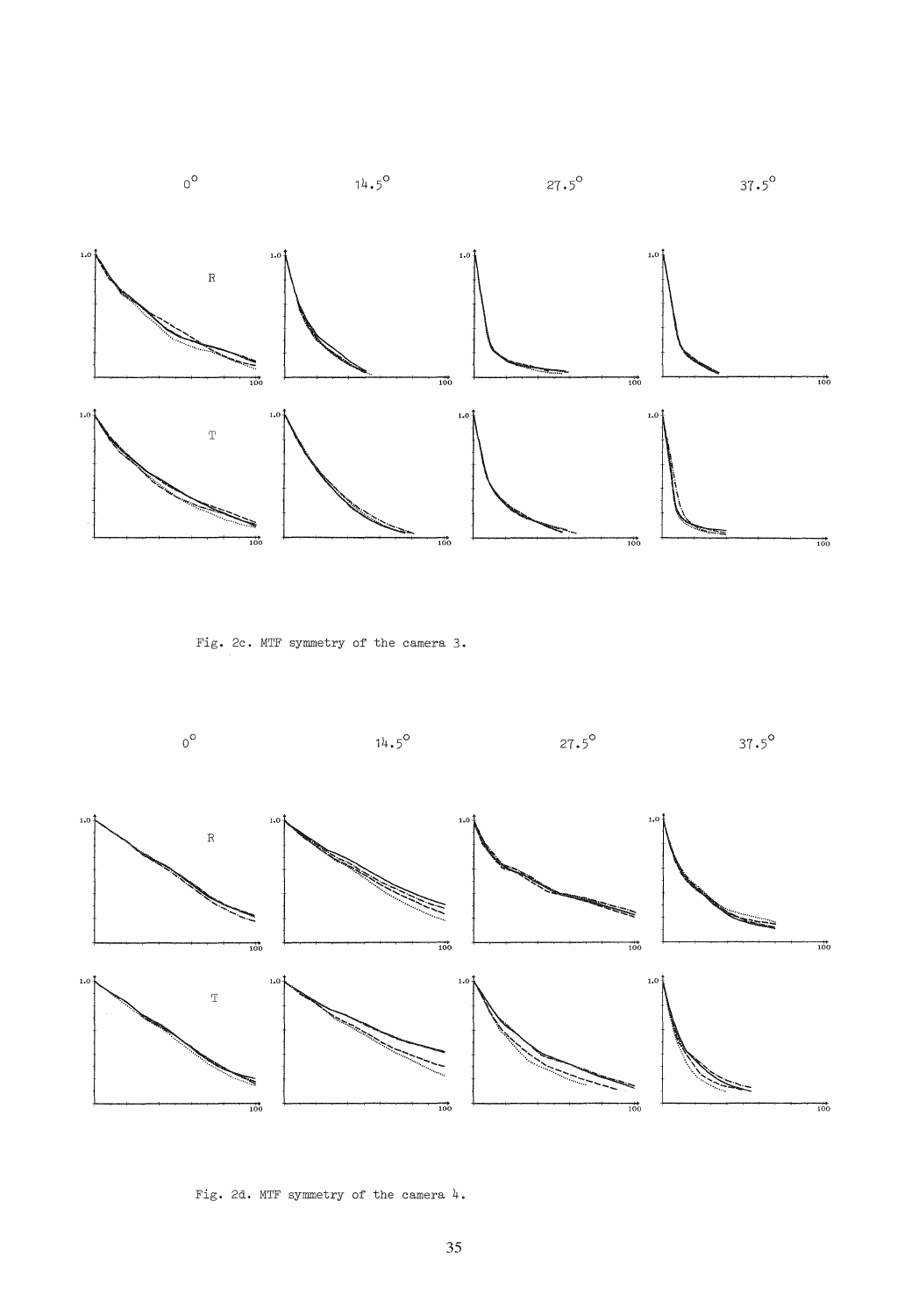

Fig. 2e. MTF symmetry of the camera 5.



Fig. 2f. MTF symmetry of the camera 6.